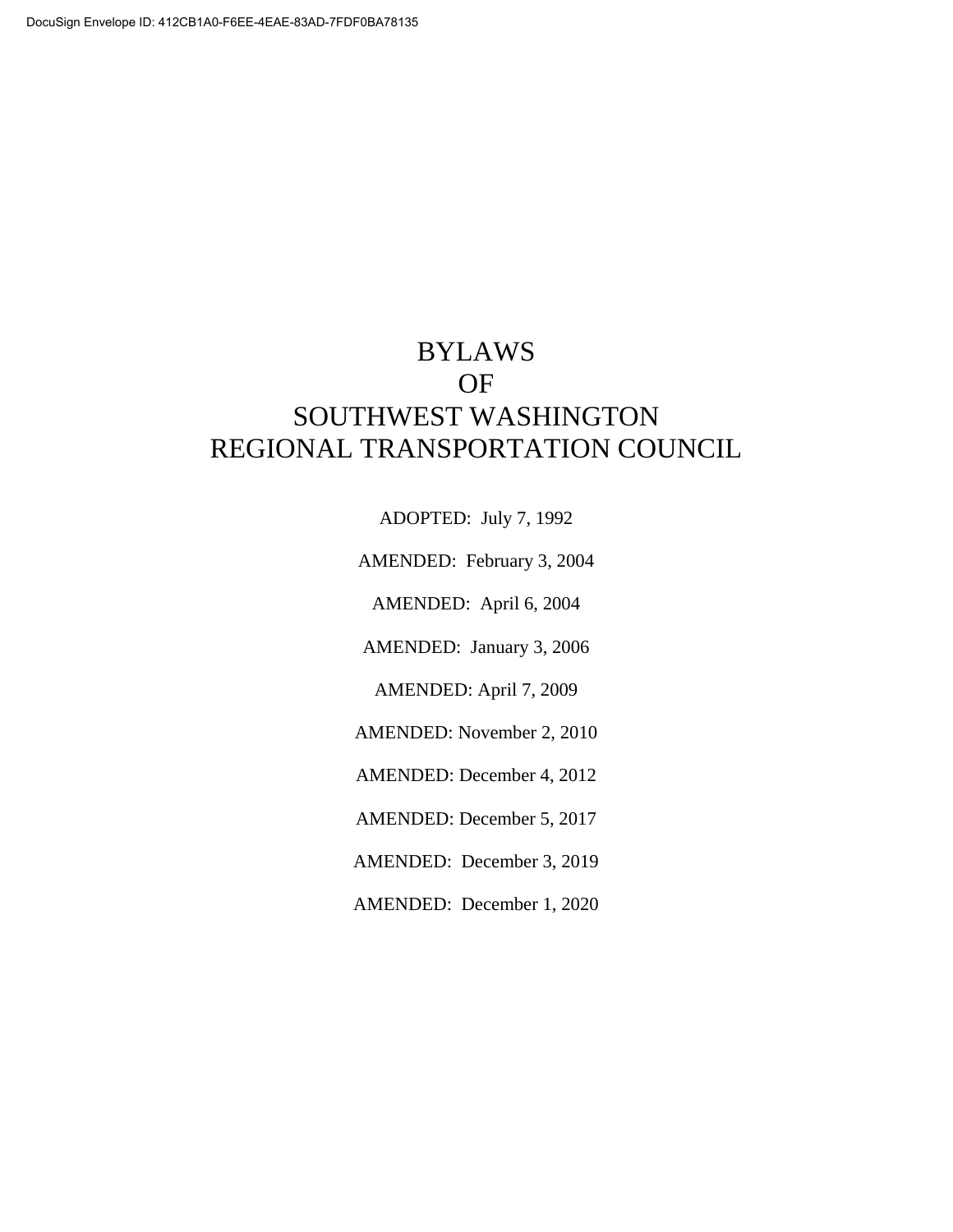DocuSign Envelope ID: 412CB1A0-F6EE-4EAE-83AD-7FDF0BA78135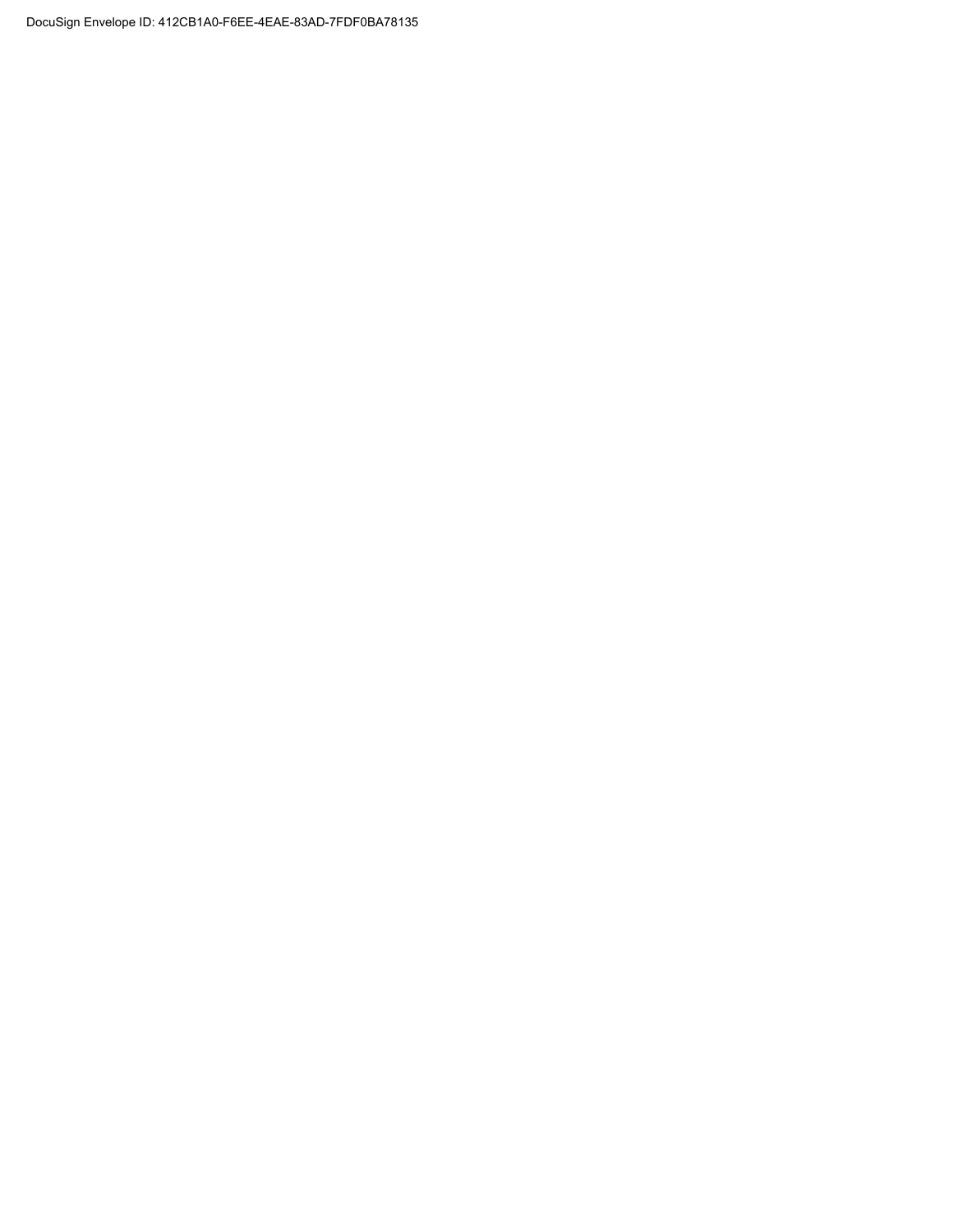# **TABLE OF CONTENTS**

| <b>ARTICLE 1</b><br>1.1        |                                                                       | - 1            |
|--------------------------------|-----------------------------------------------------------------------|----------------|
| <b>ARTICLE 2</b><br>2.1<br>2.2 |                                                                       | -1<br>-1       |
| <b>ARTICLE 3</b>               |                                                                       | -1             |
|                                |                                                                       |                |
| <b>ARTICLE 4</b>               |                                                                       |                |
| 4.1                            |                                                                       |                |
| 4.2                            |                                                                       |                |
|                                | 4.2.1                                                                 |                |
|                                | 4.2.2<br>4.2.3                                                        |                |
|                                |                                                                       | 3<br>3         |
| 4.3                            | 4.2.4                                                                 | $\overline{3}$ |
| 4.4                            |                                                                       | 3              |
| 4.5                            |                                                                       | 3              |
|                                |                                                                       |                |
| <b>ARTICLE 5</b>               |                                                                       |                |
| 5.1                            |                                                                       |                |
| 5.2                            |                                                                       | 3              |
| 5.3                            |                                                                       |                |
|                                | 5.3.1                                                                 |                |
|                                | 5.3.2                                                                 |                |
|                                | 5.3.3                                                                 |                |
|                                | 5.3.4                                                                 | $\overline{4}$ |
| 5.4                            |                                                                       |                |
| 5.5                            |                                                                       |                |
| 5.6                            |                                                                       |                |
|                                |                                                                       |                |
|                                | 5.6.2                                                                 |                |
| <b>ARTICLE 6</b>               |                                                                       |                |
| 6.1                            |                                                                       |                |
| 6.2                            |                                                                       |                |
| 6.3                            |                                                                       |                |
| 6.4                            |                                                                       |                |
| 6.5                            |                                                                       |                |
| 6.6                            |                                                                       |                |
| 6.7                            |                                                                       |                |
| 6.8                            |                                                                       |                |
| 6.9                            |                                                                       |                |
| 6.10                           |                                                                       |                |
|                                | 6.10.1 Actions of the Regional Transportation Planning Organization 6 |                |
|                                | 6.11                                                                  | 6              |
| 6.12                           |                                                                       |                |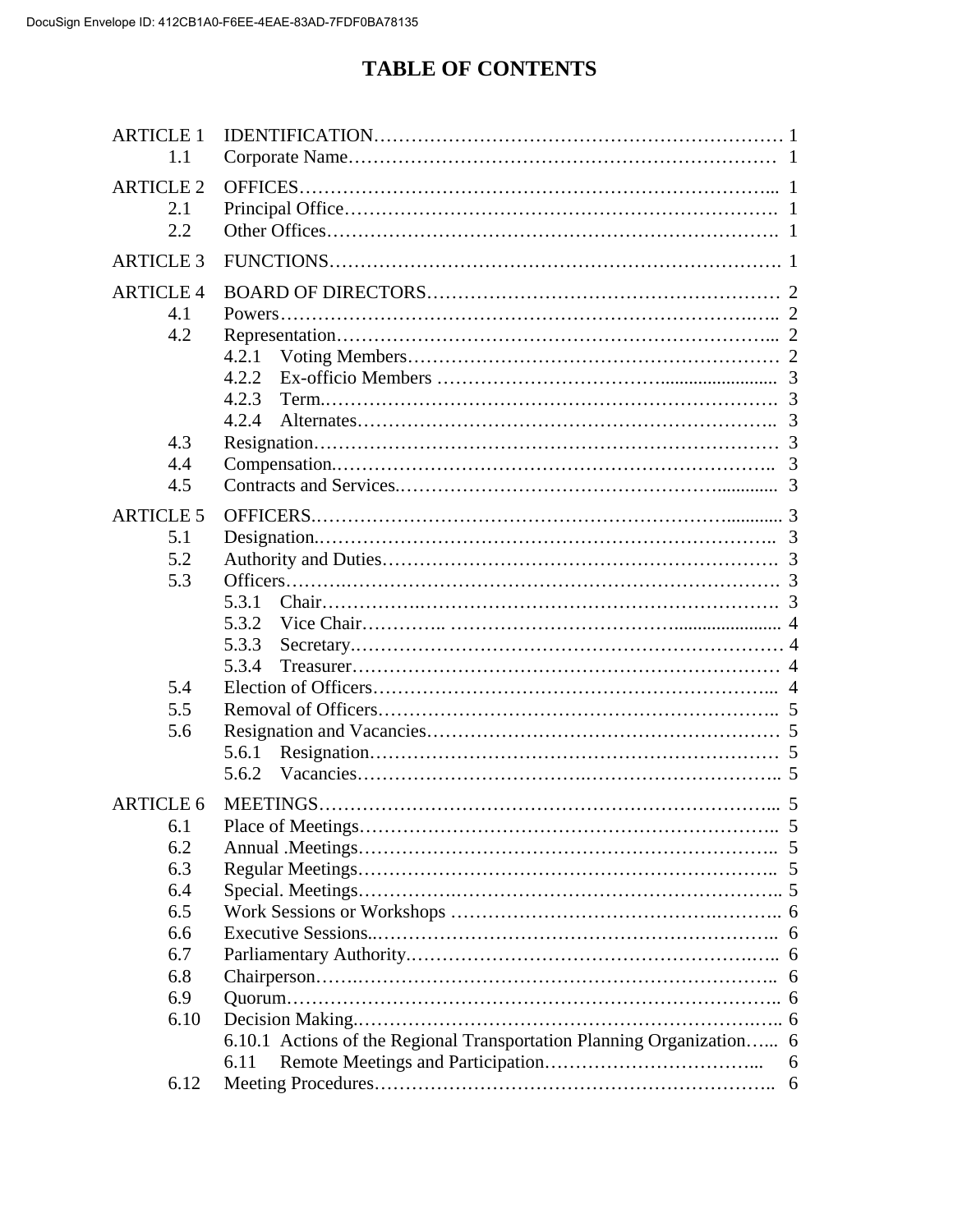| <b>ARTICLE 7</b> |                                                                |  |
|------------------|----------------------------------------------------------------|--|
| 7.1              |                                                                |  |
|                  | 7.1.1                                                          |  |
|                  | 7.1.2                                                          |  |
|                  | 7.1.3                                                          |  |
| 7.2              |                                                                |  |
|                  | Skamania County Regional Transportation Policy Board<br>7.2.1  |  |
|                  |                                                                |  |
|                  | Klickitat County Regional Transportation Policy Board<br>7.2.2 |  |
|                  |                                                                |  |
|                  | 7.2.3                                                          |  |
| <b>ARTICLE 8</b> |                                                                |  |
| 8.1              |                                                                |  |
| 8.2              |                                                                |  |
| 8.3              |                                                                |  |
| 8.4              |                                                                |  |
| 8.5              |                                                                |  |
| 8.6              |                                                                |  |
| 8.7              |                                                                |  |
| 8.8              |                                                                |  |
| 8.9              |                                                                |  |
| <b>ARTICLE 9</b> |                                                                |  |
| 9.1              |                                                                |  |
| 9.2              |                                                                |  |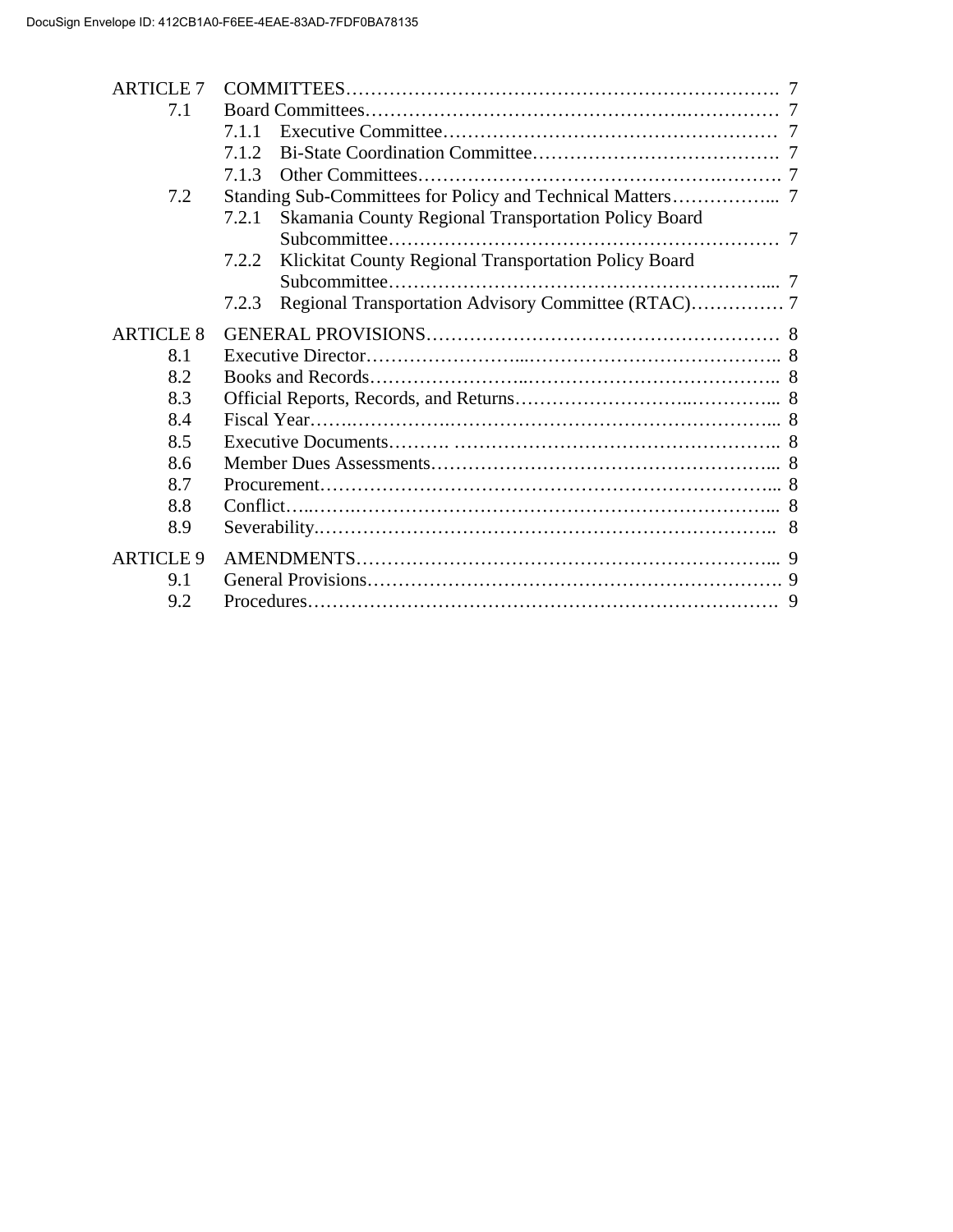# BYLAWS OF SOUTHWEST WASHINGTON REGIONAL TRANSPORTATION COUNCIL

#### ARTICLE 1 IDENTIFICATION

1.1 Corporate Name. This Corporation that was formed under the authority of the Interlocal Corporation Act, Chapter 39.34 RCW shall be known as Southwest Washington Regional Transportation Council, hereinafter called the "Corporation," formed under the laws of the State of Washington, specifically under Chapter 24.03 of the Revised Code of Washington (the Washington Nonprofit Corporation Act) or any amendments thereto or recodification thereof.

#### ARTICLE 2 **OFFICES**

2.1 Principal Office. The principal office of the Corporation shall be located at 1300 Franklin Street, Vancouver, Washington 98660.

2.2 Other Offices. The Corporation may also, where necessary or convenient to the accomplishment of its corporate purposes, maintain offices or facilities elsewhere within the State of Washington of such nature and at such locations as the Board of Directors, hereinafter called the Board, may, from time to time, determine.

#### ARTICLE 3 **FUNCTIONS**

3.1 The purpose of the Corporation shall be as prescribed by the Articles of Incorporation, and generally, to do all other things incidental, necessary, convenient or expedient for the attainment of the purposes therein set forth, including maintaining a continuing, cooperative and coordinated transportation planning/program process, adopting a regional transportation plan for southwest Washington, prioritizing and selecting federally funded projects, carrying out all responsibilities and duties required by current and future federal state and local transportation planning and coordination law, and other applicable federal transportation legislation and federal and state Clean Air and Growth Management Act requirements, and for the accomplishment of the duties and responsibilities imposed upon the Corporation by the laws of the State of Washington, federal laws and by these Bylaws.

3.2 The function of the Corporation are further defined by the Interlocal Agreement For The Establishment of the Southwest Washington Regional Transportation Council ("Interlocal Agreement") entered into on July 1, 1992.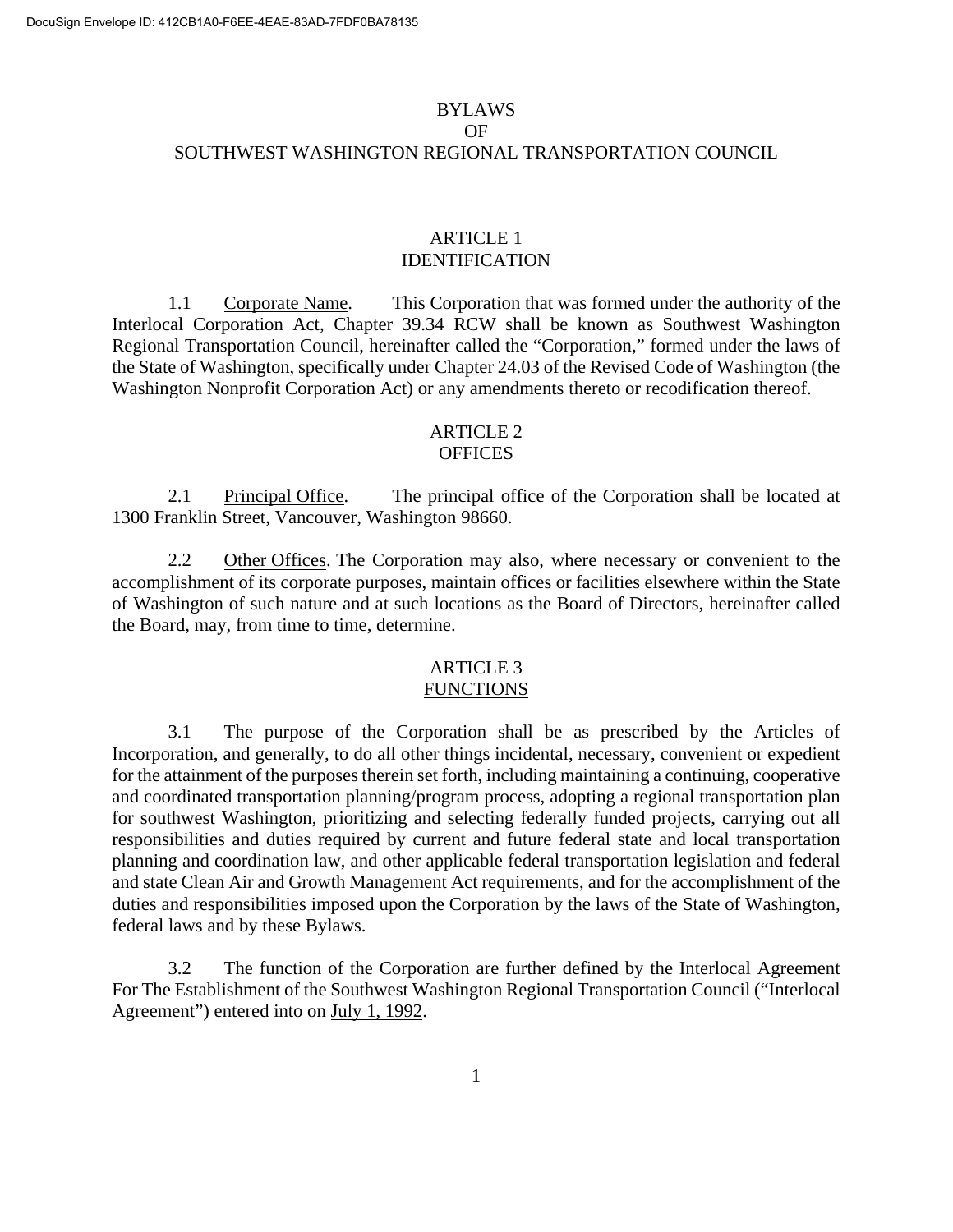#### ARTICLE 4 BOARD OF DIRECTORS

4.1 Powers. The property and business affairs of the Corporation shall be managed by its Board of Directors. All powers shall be vested in and may be exercised by the Board of Directors, except those powers these Bylaws or the laws of the State of Washington reserve or delegate to groups other than the Board. The Board may hold meetings at such times and places as it shall deem appropriate; appoint committees and task forces on particular subjects; carry on correspondences and communicate with other entities interested in the same purposes for which the Corporation has been organized; and devise and carry into execution such other measures as it deems proper and expedient to promote the purposes of the Corporation and to best protect the interests and welfare of the Corporation. The powers and duties of the Board shall also include, but not be limited to, the following items:

4.1.1 To determine the amount of annual contributions payable to the Corporation by the member agencies for the succeeding fiscal year.

4.1.2 To collect, use and expend the fees and other moneys collected to maintain, pay tax on, care for and preserve the Corporation property and generally carry out the corporate purposes;

4.1.3 To employ an Executive Director and to administer operations of RTC subject to Board oversight and approval, as per the terms of adopted policies and the Bylaws.

4.1.4 To bring and defend actions by or against one or more existing or former Board Members, Officers or other agents, pertinent to the operation of the Corporation.

4.2 Representation. The parties to the Interlocal Agreement as well as ODOT, Metro, Cowlitz Indian Tribe, and members of the Washington House of Representatives and the Washington State Senate whose districts are wholly or partly within RTC's RTPO boundaries shall be represented on the Board of Directors. Except for the Oregon State Department of Transportation and the Metro, such Board Members shall represent any general purpose government, special purpose district, governmental agency, federally recognized tribal nation or political subdivision which is a party or becomes a party to the Interlocal Agreement or whose representation on the RTC Board is provided for by state law and agrees to fund the Southwest Washington Regional Transportation Council pursuant to the Interlocal Agreement and these Bylaws. Representatives of the Oregon State Department of Transportation and Metro shall also be representatives of the Board as provided in the Interlocal Agreement and the Articles of Incorporation.

4.2.1 Voting Members. The Board of Directors shall be comprised of Fourteen (14) voting members designated as provided in the Interlocal Agreement creating RTC, with the exception of changing the designation of one of the City of Vancouver representatives from the City of Vancouver Manager to a City of Vancouver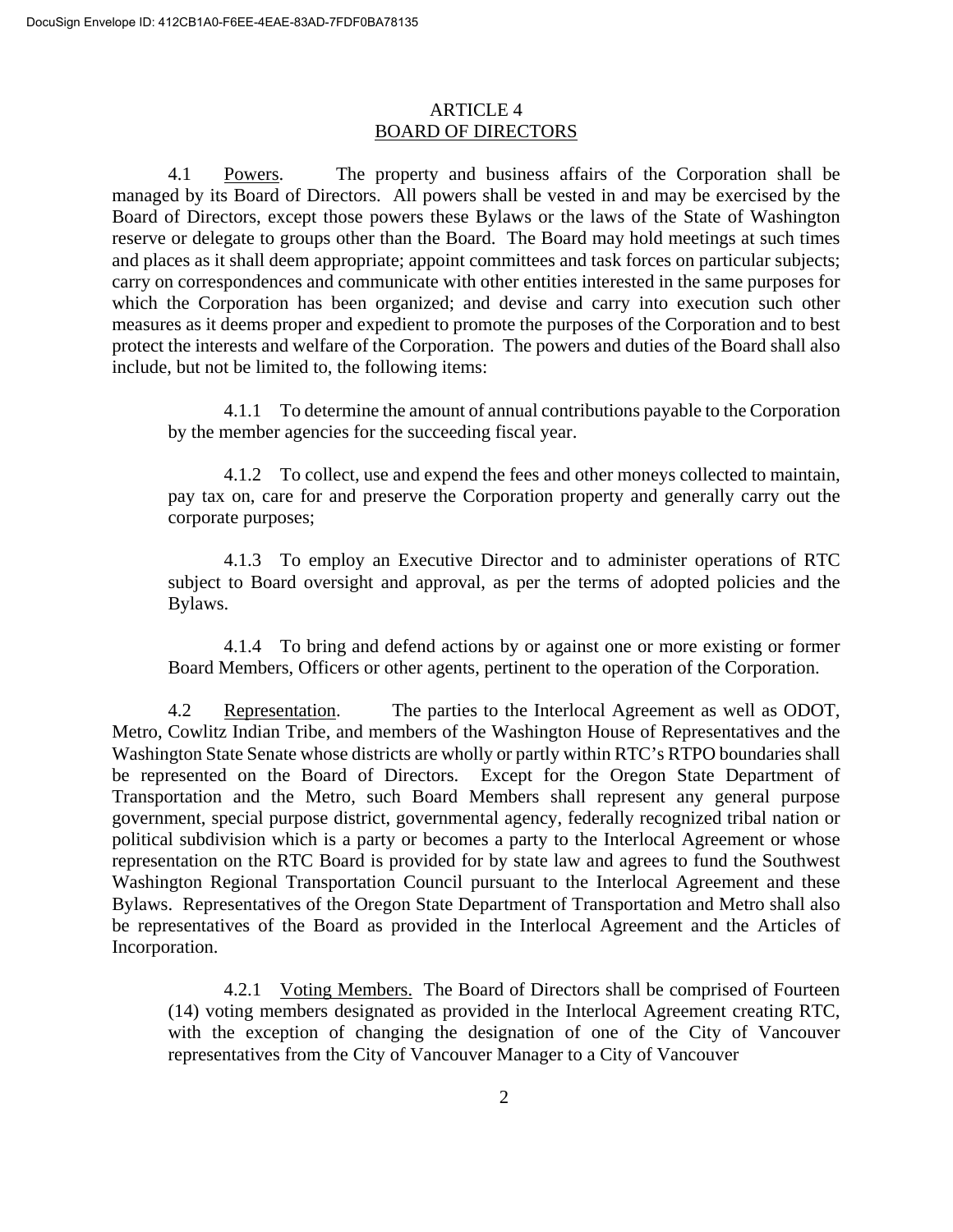Councilmember; and, One (1) voting member representing the Cowlitz Indian Tribe in conformance with RCW 47.80.050

4.2.2 Ex-officio Members. The Fifteen (15) state legislative members of the  $14<sup>th</sup>$ ,  $17<sup>th</sup>$ ,  $18<sup>th</sup>$ ,  $20<sup>th</sup>$ , and  $49<sup>th</sup>$  districts that are wholly or partly within RTC's RTPO boundaries are ex-officio non-voting members of the Board.

4.2.3 Term. In the event a Board Member is a member of the Board by virtue of its position with a participating agency, such Board Member shall serve on the Board as long as he or she holds that position. For those Board Members who are chosen from several to represent its agency or several agencies on the Board, the agency or agencies so represented shall annually choose among themselves the person who shall represent them on the Board. Annual representation on the Board shall be communicated in writing to the Executive Director by January 31 of each year.

4.2.4 Alternates. Alternates will be allowed for RTC Board voting members only. A single alternate for each voting jurisdiction or agency may be appointed annually. Jurisdictions who have an elected official on the Board may appoint a single elected official as their alternate. Agencies who have a non-elected official on the Board may appoint a single non-elected official as their alternate.

4.3 Resignation. Should any entity, on behalf of whom a Board Member is serving as a representative to the Board, withdraw from the Interlocal Agreement, the Board Member shall be deemed to have resigned from the Board effective as of the date of withdrawal.

4.4 Compensation. Board Members shall not receive a salary or per diem for their services as such.

4.5 Contracts and Services. Should any Board member or Officer of the Corporation have a personal financial interest either directly or indirectly in any contract, transaction or issue relating to the operations of the Corporation, the Board member or officer must ensure that they are in compliance with the RTC Procurement and Ethics Policy and with all applicable conflict of interest and related provisions of federal and state law.

#### ARTICLE 5 **OFFICERS**

5.1 Designation. The Officers of the Corporation shall be a Chair, a Vice-Chair, a Secretary and a Treasurer, all of whom shall be elected by the Board.

5.2 Authority and Duties. All Officers, as between themselves and the Corporation, shall have such authority and perform such duties in the management of the Corporation as may be provided in these Bylaws or, to the extent not so provided, by the Board.

5.3 Officers.

5.3.1 Chair. The Chair shall be the chief executive Officer of the Corporation. He or she shall have all of the general powers and duties, which are usually vested in the office of the Chair of a nonprofit Corporation, including the obligation to preside at Board meetings. The Chair shall be chosen from the Board.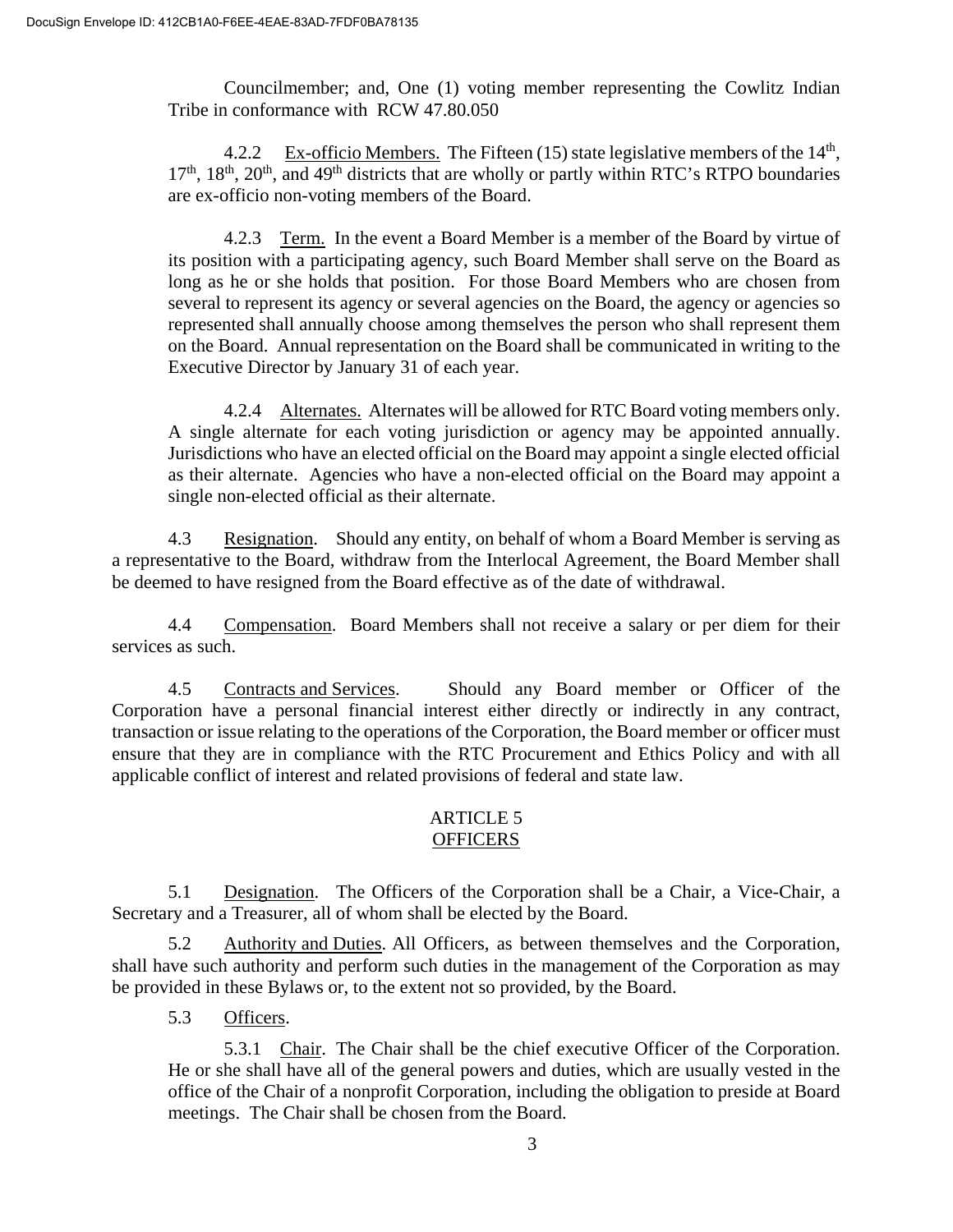5.3.2 Vice Chair. A Vice-Chair shall have all the powers and authority of the Chair in the absence or inability of the Chair and he or she must perform all of the functions and duties of the Chair in that case. The Vice-Chair shall also be chosen from the Board.

5.3.3 Secretary. The Secretary shall have charge of such books and papers as the Board of Directors may direct. An employee of the Corporation shall be the Secretary. The Secretary shall in general perform all the duties incident to the office of Secretary. The Secretary shall compile and keep up to date at the principal office of the Corporation the following:

- (a) Current Bylaws;
- (b) A record of the members of committees, including addresses, and the entity they represent, if any;
- (c) Correct and adequate records of accounts and finances;
- (d) A record of Officers' and Board Members; names and addresses;
- (e) Minutes of the proceedings of the Board, and any minutes, which may be maintained by committees of the Board.

5.3.4 Treasurer. The Treasurer shall have the custody of all funds, property, and securities of the Corporation subject to such regulations as may be imposed by the Board of Directors. An employee of the Corporation shall be the Treasurer. He or she may be required to give bond for the faithful performance of the Treasurer's duties, in such sum and with such sureties as the Board of Directors may require. When necessary or proper, he or she may endorse on behalf of the Corporation for collection checks, notes, and other obligations, and shall deposit the same to the credit of the Corporation at such banks, trust companies, or other depositories as the Board of Directors may designate. The Treasurer shall enter regularly on the books of the Corporation, to be kept by the Treasurer for that purpose, a full and accurate account of all monies and obligations received and paid or incurred by him or her for or on account of the Corporation, and shall exhibit such books at all reasonable times to any Board Member on application at the offices of the Corporation. He or she shall, in general, perform all the duties incident to the office of Treasurer, subject to the control of the Board of Directors. The Treasurer shall work in conjunction with the Clark County Treasurer in carrying out its duties.

5.4 Election of Officers. The Officers shall be elected annually by the Board at its annual meeting and shall hold office at the pleasure of the Board.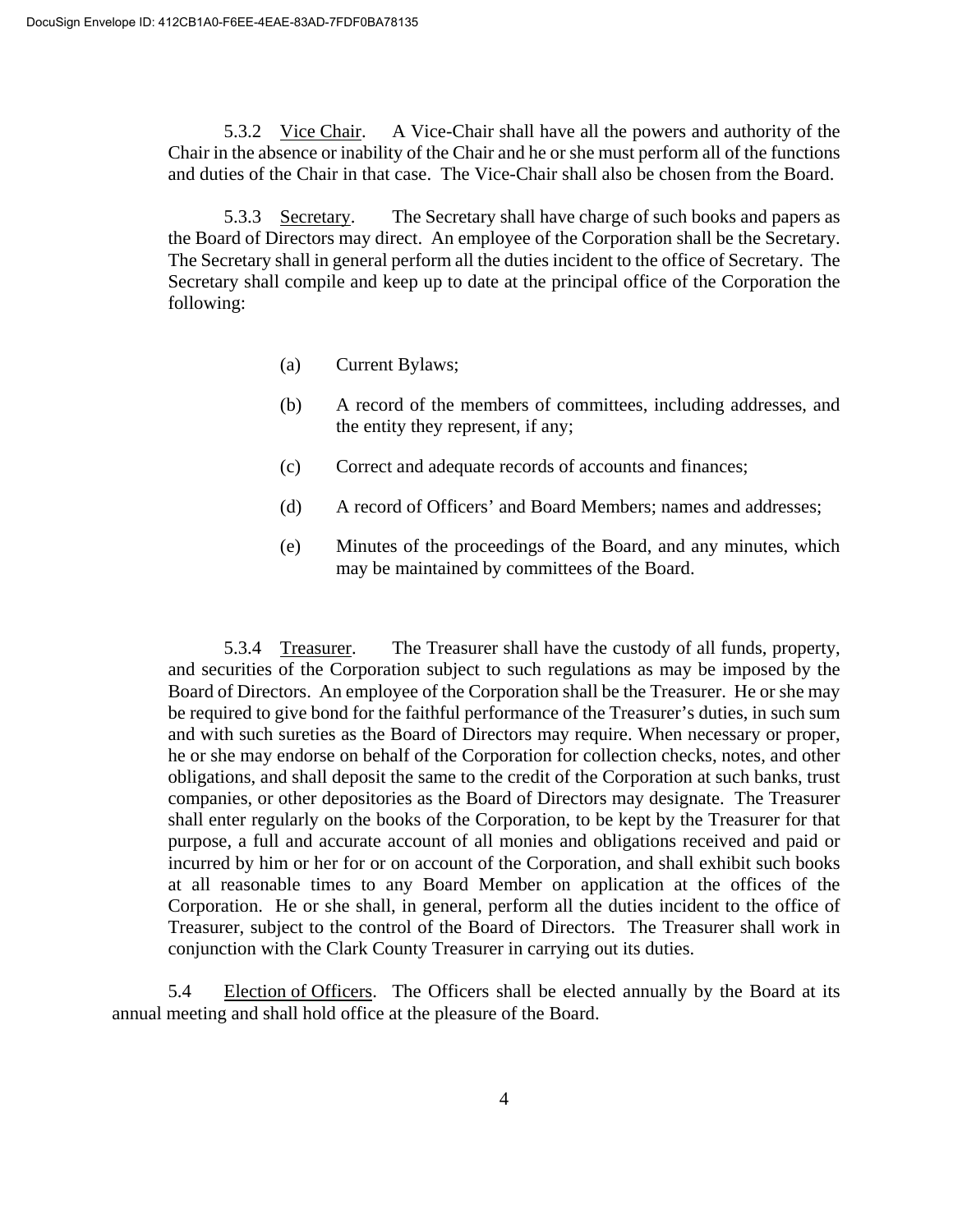5.5 Removal of Officers. Upon an affirmative vote of sixty percent (60%) of the members of the Board, any Officers may be removed, with or without cause. His or her successor shall be elected at any annual or regular meeting of the Board, or at any special meeting of the Board called for such purpose.

#### 5.6 Resignation and Vacancies.

5.6.1 Resignation. Any Officer may resign at any time by giving notice in writing to the Board of Directors. Unless otherwise specified, such written notice of such resignation shall take effect upon receipt of the notice by the Board.

5.6.2 Vacancies. In case any office becomes vacant by death, resignation, retirement, disqualification, or any other cause, an Officer shall be elected by the Board to fill such vacancy. The Officer so elected shall hold office and serve until the next annual meeting of the Board of Directors, and until the election and qualification of his or her successor.

#### ARTICLE 6 MEETINGS

6.1 Place of Meetings. Regular and special meetings shall be held at the principal office of the Corporation or at such other place as the person calling the special meeting.

6.2 Annual Meetings. The annual meeting of the Board shall be held on the first Tuesday of December, for the purposes of appointing Board Members, electing Officers, and transacting such business as may properly come before the meeting. Provided, however, meetings and notices therefore shall be conducted in accordance with the Open Public Meetings Act**.**

6.3 Regular Meetings. Regular meetings of the Board, or any committee designated and appointed by the Board, may be held at such time and place as shall be determined, from time to time, by a resolution of the Board. Provided, however, meetings and notices therefore shall be conducted in accordance with the Open Public Meetings Act. An annual list of meeting dates for the succeeding calendar year shall be published and adopted by resolution at the annual meeting.

6.4 Special Meetings. Special meetings of the Board, or any committee designated and appointed by the Board, may be called by any Board Member or the Chair. Written notice stating the place, day, hour and reason of any special meeting shall be delivered personally or email or by facsimile transmission to each Board Member not less than three (3) nor more than ten (10) days before the date of such meeting. Provided, however, meetings and notices therefore shall be conducted in accordance with the Open Public Meetings Act and any other applicable laws. Only business or purposes mentioned in the notice shall be transacted at such special meeting.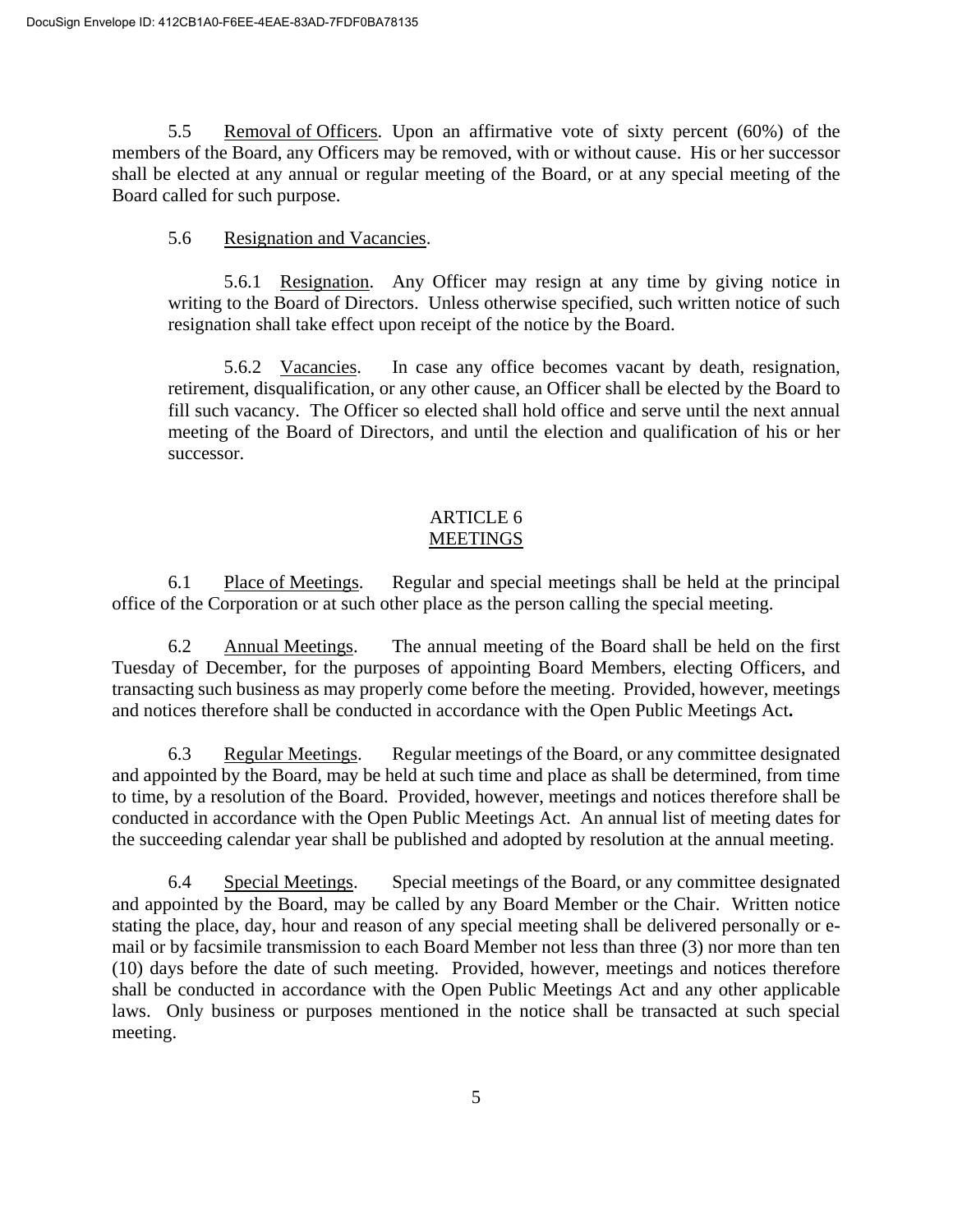6.5 Study Sessions or Workshops. The Board may meet in study sessions or workshops. The purpose is to review and discuss current or proposed matters including the receipt of information from Staff or others. Final Board action shall not occur at a study session or workshop and shall be held in conformance with the Open Public Meeting Act requirements.

6.6 Executive Sessions. The Board may hold an executive session during a regular or special meeting and shall convene and conduct such sessions in conformance with Open Public Meeting Act requirements.

6.7 Parliamentary Authority. Meetings shall be conducted in general accordance with Roberts Rules of Order Newly Revised or adopted supplementary Board rules governing procedural and process questions.

6.8 Chairperson. At all meetings of the Board of Directors, the Chair, or in the absence of the Chair, the Vice Chair, or in their absence a member of the Board chosen by the Board present, shall preside as Chairperson.

6.9 Quorum. At least a majority of voting Board Members, but no less than nine (9) total Board Members of the Corporation shall be present at a meeting to constitute a quorum for the transaction of business at all meetings of the Board.

6.10 Decision Making. The acts of a majority of the voting Board members at a meeting at which there is a quorum shall be the acts of the Board unless a greater vote is required by an express provision of a statute, the Articles of Incorporation or these Bylaws in which case such express provisions shall govern and control the decision of such question.

6.10.1 Actions of the Regional Transportation Planning Organization. When voting on matters solely affecting Washington State, voting Board Members must obtain a majority vote of the Washington agency Board Members before a matter may be adopted.

6.11 Remote Meetings and Participation. Meetings may be convened using a remote meeting format (telephone, internet, or other communications media), as authorized by the Board Chairperson. In such circumstances, RTC staff shall establish a remote meeting format which provides for full participation by each member or alternate and public access. Members of the public shall be entitled to access RTC Board meetings through telephone, internet or any other technology that enables the public to follow the proceedings of the RTC Board in real time.

A Board member or alternate may individually participate in a meeting by remote format so long as all members may simultaneously hear each other and participate interactively during the meeting. Participation by such means shall constitute the equivalent of presence in person at a meeting for purposes of establishing a quorum, voting, and for all other purposes. Provided,that individual remote meeting participation shall coordinated with RTC staff, and in the event remote meeting logistics cannot be established, RTC staff shall notify Board members or alternate.

6.12 Meeting Procedures. The Board may adopt supplementary provisions guiding the conduct and procedures of Board meetings.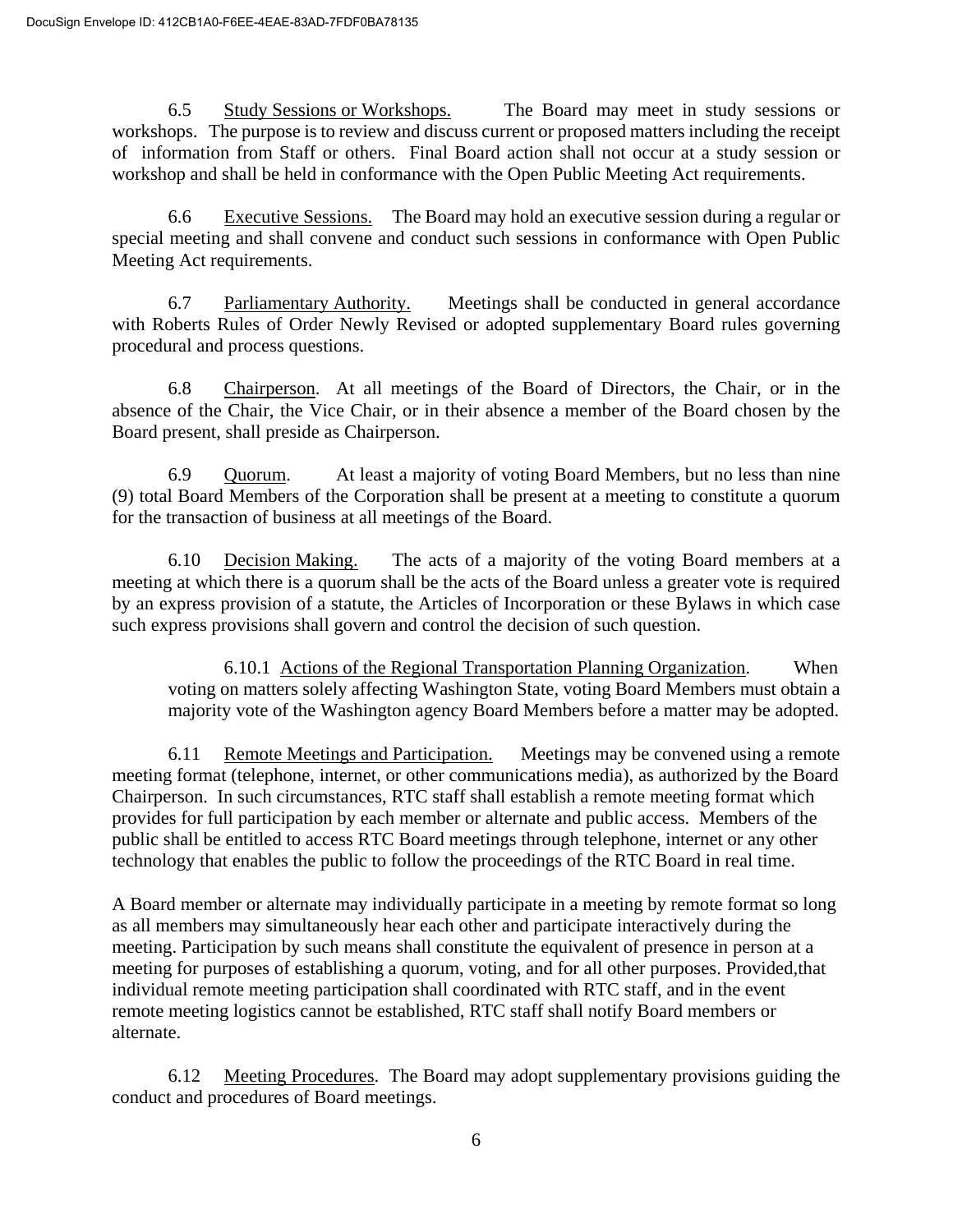# ARTICLE 7 **COMMITTEES**

#### 7.1 Board Committees.

7.1.1 Executive Committee. The Executive Committee shall be comprised of the Chair, Vice-Chair and General Counsel. The Executive Committee shall be responsible for coordinating with the Executive Director in carrying out the business affairs of the Corporation, including developing recommendations for Corporation policies, review of budget and personnel matters, administration of the Executive Director's employment contract and performance evaluations, and other matters as the Board may delegate, for consideration by the full Board.

7.1.2 Bi-State Coordination Committee. The Board has jointly established a Bi-State Coordination Committee (RTC Resolution 05-99-11; and as amended by, Bi-State Transportation Committee Resolution No. 04-02).

7.1.3 Other Committees. The Board may establish other committees as necessary to carry out the duties of the Corporation.

#### 7.2 Standing Sub-Committees for Policy and Technical Matters.

7.2.1 Skamania County Regional Transportation Policy Board Subcommittee. The Corporation hereby recognizes the existence of the Skamania County Regional Transportation Policy Board Subcommittee as a subcommittee of the Board, representing the RTPO functions within Skamania County. One member of this committee shall be a Board Member of the Corporation. The subcommittee shall allow representatives from the county, cities/towns, ports, Washington State Department of Transportation within Skamania County, and a representative of a major employer.

7.2.2. Klickitat County Regional Transportation Policy Board Subcommittee. The Corporation hereby recognizes the existence of the Klickitat County Regional Transportation Policy Board Subcommittee as a subcommittee of the Board, representing the RTPO functions within Klickitat County. One member of this committee shall be a Board Member of the Corporation. The subcommittee shall allow representatives from the county, cities/towns, ports, Washington State Department of Transportation within Klickitat County, and a representative of a major employer.

7.2.3 Regional Transportation Advisory Committee (RTAC). The Corporation hereby recognizes the existence of the Regional Transportation Advisory Committee (RTAC) as a sub-committee of the Board, representing the MPO and RTPO functions within Clark County. The subcommittee shall allow representatives from the county, cities/towns, ports, transit authority, Washington Department of Transportation, the Oregon Department of Transportation, and Metro and a representative of a major employer within Clark County.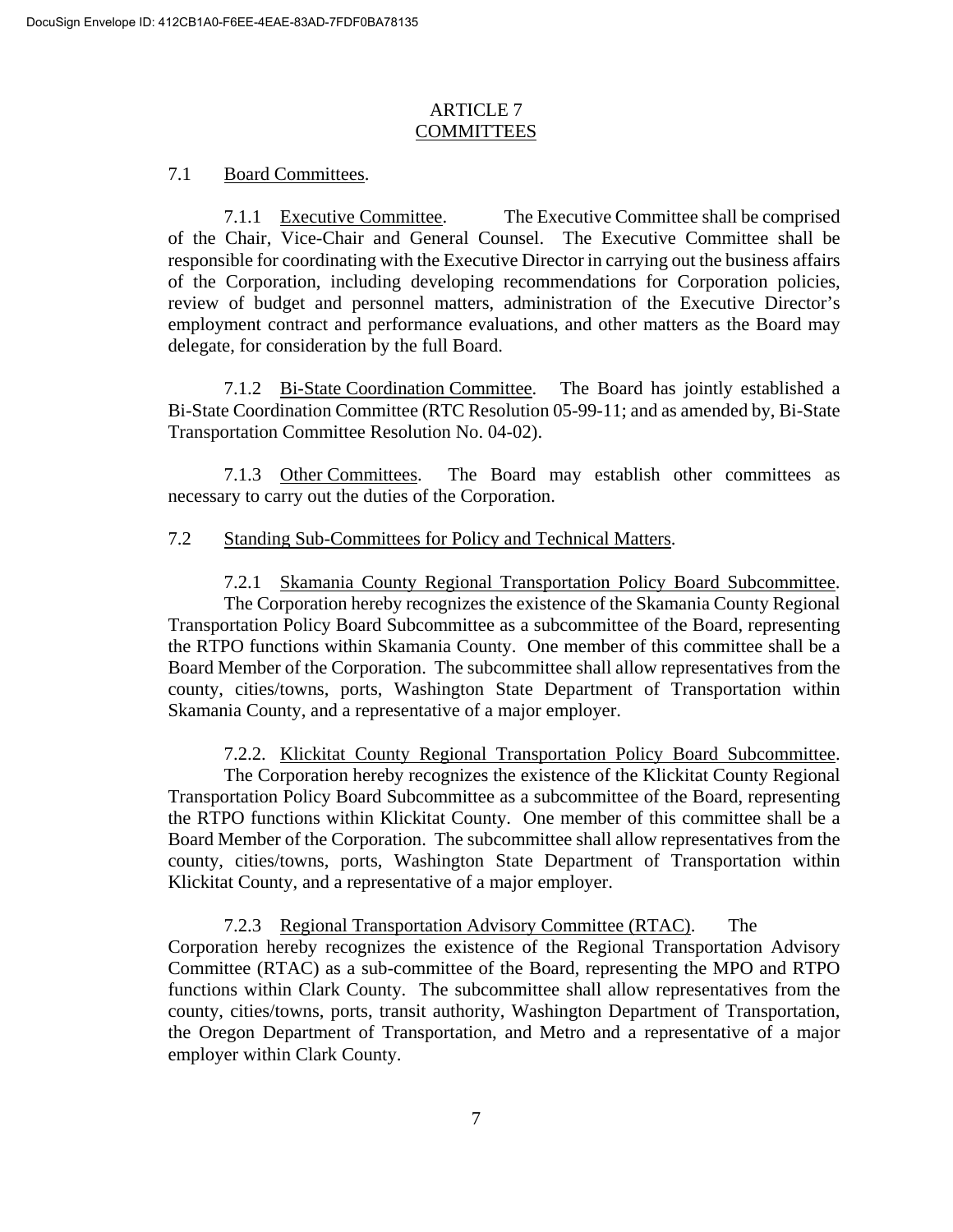# ARTICLE 8 GENERAL PROVISIONS

8.1 Executive Director. The Executive Director shall be appointed or removed by the RTC Board. The Executive Director is responsible for the general supervision and management of the affairs of RTC under the direction of the Board of Directors, and shall perform the duties and responsibilities as outlined in the Director's Employment Agreement.

8.2 Books and Records. The Corporation shall, through the Secretary and Treasurer, keep correct and complete books and records of account and, specifically, shall keep all books and records of the Corporation provided for in the foregoing provisions of these Bylaws.

8.3 Official Reports, Records, and Returns. All reports, records and returns required by local, state or federal authority shall be prepared, at the expense of the Corporation, by such persons or firms as the Board shall, from time to time, designate.

8.4 Fiscal Year. The fiscal year of the Corporation shall be January 1 through December 31.

8.5 Executive of Documents. Unless otherwise authorized by the Board of Directors, all contracts, leases, deeds, deeds of trust, mortgages, powers of attorney, and all other documents executed on behalf of the Corporation shall be executed for and on behalf of the Corporation by the Chair or Vice Chair and the Secretary of the Corporation.

8.6 Member Dues Assessments. At each April meeting of the Board, the Board shall determine the amount of annual contributions payable to the Corporation by the agencies for the succeeding fiscal year. In setting the contribution, the Board shall consider all relevant circumstances, including: a review of the Corporation's written budget for the next fiscal year, the amount of reserves on hand, the Corporation's Work Plan for the current and projected next fiscal year, and the anticipated receipts and donations from all funding sources.

8.7 Procurement. Administration and procurement of contract and services and enforcement of ethical obligations of Board members and RTC staff shall be overseen by the Board, unless otherwise delegated under the provisions of the RTC Procurement Policy.

8.8 Conflict. In the case of any conflict between the Articles of Incorporation and these Bylaws, the Articles shall control.

8.9 Severability. Should any of the covenants, terms or provisions imposed in these Bylaws be or become unenforceable at law or in equity, the remaining provisions of these Bylaws shall, nevertheless, be and remain in full force and effect.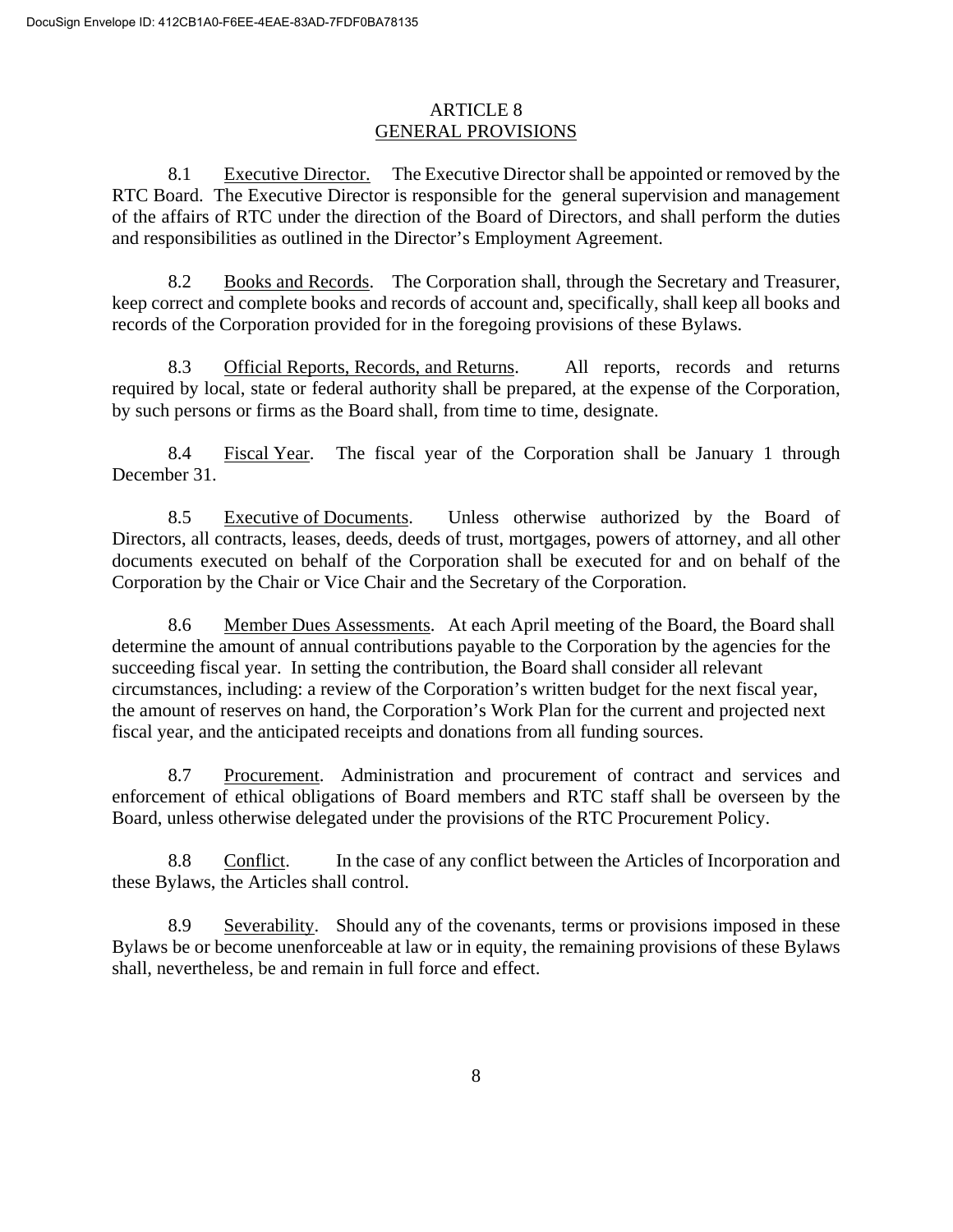#### ARTICLE 9 AMENDMENTS

9.1 General Provisions. These Bylaws may be amended, repealed or altered, in whole or in part, at any regular or special meeting of the Board as provided herein. The Board meeting packet shall contain a full statement of the proposed amendment.

9.2 Procedures. Any proposal to amend a bylaw may be initiated by a voting Board member in writing to the Chair and be considered after providing a 30-day notice. At a minimum, Board review of the bylaws shall occur every five years.

9.2.1 Proposals to amend the Bylaws will be forwarded to a bylaws committee which will consist of 3 to 5 members of the Board to be appointed by the Chair and chaired by the Vice Chair. The bylaws committee shall provide a written recommendation to the Board regarding any proposal to amend the Bylaws. The Board shall not vote upon any bylaws amendment proposal, which has not been considered by the bylaws committee.

9.2.3 A proposal to amend a bylaw shall require an affirmative vote of sixty percent (60%) of all voting Board Members in order to pass.

9.2.4 In no event shall any amendment, repeal or alteration of these Bylaws be adopted or effective in any manner whatsoever which shall cause or contribute to cause any change in the structure, purposes or operations of this Corporation in such a fashion as to subject the Corporation and/or its property or assets to liability for payment of taxes, assessments or charges not otherwise payable by, or chargeable to, this Corporation pursuant to state or federal law.

**ADOPTED** by the Board of the Southwest Washington Regional Transportation Council on the  $7<sup>th</sup>$  day of July, 1992.

**AMENDED** by the Board of the Southwest Washington Regional Transportation Council on the 3rd day of February, 2004.

**AMENDED** by the Board of the Southwest Washington Regional Transportation Council on the  $6<sup>th</sup>$  day of April, 2004.

**AMENDED** by the Board of the Southwest Washington Regional Transportation Council on the 3rd day of January, 2006.

**AMENDED** by the Board of the Southwest Washington Regional Transportation Council on the  $7<sup>th</sup>$  day of April, 2009.

**AMENDED** by the Board of the Southwest Washington Regional Transportation Council on the 2nd day of November, 2010.

**AMENDED** by the Board of the Southwest Washington Regional Transportation Council on the  $4<sup>th</sup>$  day of December, 2012.